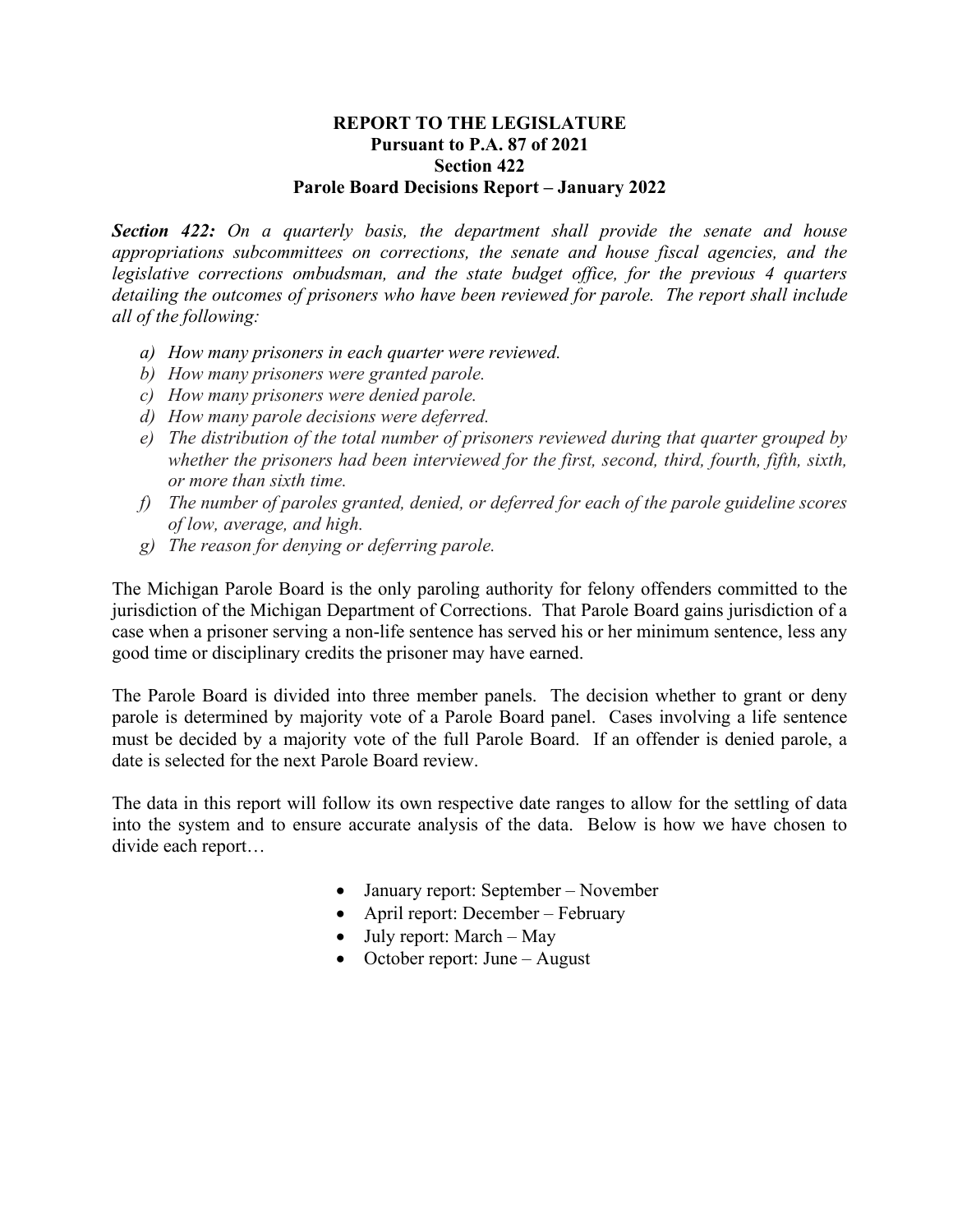Table 1 breaks down the total number of hearings that have been granted parole, denied parole and deferred. It also gives the distribution of the number of hearings grouped by whether the prisoners had been interviewed for the first, second, third, fourth, fifth, sixth or more than sixth time.

|                             |              | Hearing |       |     |     |     |     |                         |        |
|-----------------------------|--------------|---------|-------|-----|-----|-----|-----|-------------------------|--------|
|                             |              | 1st     | 2nd   | 3rd | 4th | 5th | 6th | <b>More Than</b><br>6th | Total  |
| Dec '20 -<br>Feb '21        | Grant        | 1,094   | 256   | 111 | 47  | 24  | 12  | 20                      | 1,564  |
|                             | Deny         | 405     | 240   | 103 | 57  | 45  | 31  | 64                      | 945    |
|                             | Defer        | 550     | 53    | 25  | 21  | 14  | 13  | 17                      | 693    |
|                             | <b>Total</b> | 2,049   | 549   | 239 | 125 | 83  | 56  | 101                     | 3,202  |
| Mar '21 -<br>May '21        | Grant        | 930     | 244   | 90  | 36  | 17  | 10  | 19                      | 1,346  |
|                             | Deny         | 336     | 173   | 66  | 56  | 30  | 15  | 32                      | 708    |
|                             | Defer        | 1,006   | 51    | 36  | 9   | 15  | 7   | 15                      | 1,139  |
|                             | <b>Total</b> | 2,272   | 468   | 192 | 101 | 62  | 32  | 66                      | 3,193  |
| Jun '21 -                   | Grant        | 913     | 257   | 112 | 28  | 18  | 9   | 19                      | 1,356  |
|                             | Deny         | 236     | 138   | 70  | 47  | 39  | 26  | 42                      | 598    |
| Aug '21                     | Defer        | 1,289   | 50    | 16  | 17  | 5   | 3   | 15                      | 1,395  |
|                             | <b>Total</b> | 2,438   | 445   | 198 | 92  | 62  | 38  | 76                      | 3,349  |
| Sep '21 -<br><b>Nov '21</b> | Grant        | 1,048   | 359   | 89  | 36  | 16  | 8   | 9                       | 1,565  |
|                             | Deny         | 291     | 162   | 94  | 64  | 40  | 23  | 48                      | 722    |
|                             | Defer        | 1,125   | 83    | 30  | 18  | 15  | 8   | 11                      | 1,290  |
|                             | <b>Total</b> | 2,464   | 604   | 213 | 118 | 71  | 39  | 68                      | 3,577  |
| Total                       | Grant        | 3,985   | 1,116 | 402 | 147 | 75  | 39  | 67                      | 5,831  |
|                             | Deny         | 1,268   | 713   | 333 | 224 | 154 | 95  | 186                     | 2,973  |
|                             | Defer        | 3,970   | 237   | 107 | 65  | 49  | 31  | 58                      | 4,517  |
|                             | <b>Total</b> | 9,223   | 2,066 | 842 | 436 | 278 | 165 | 311                     | 13,321 |

**Table 1 – Hearing Number by Decision Type**

The parole guidelines score is a numerical scoring system designed to assist in applying objective criteria to any decision made by the Parole Board. Information used in the calculation of the parole guideline score includes the prisoner's current offense, the prior criminal record, institutional conduct and program performance, age, mental health status and statistical risk.